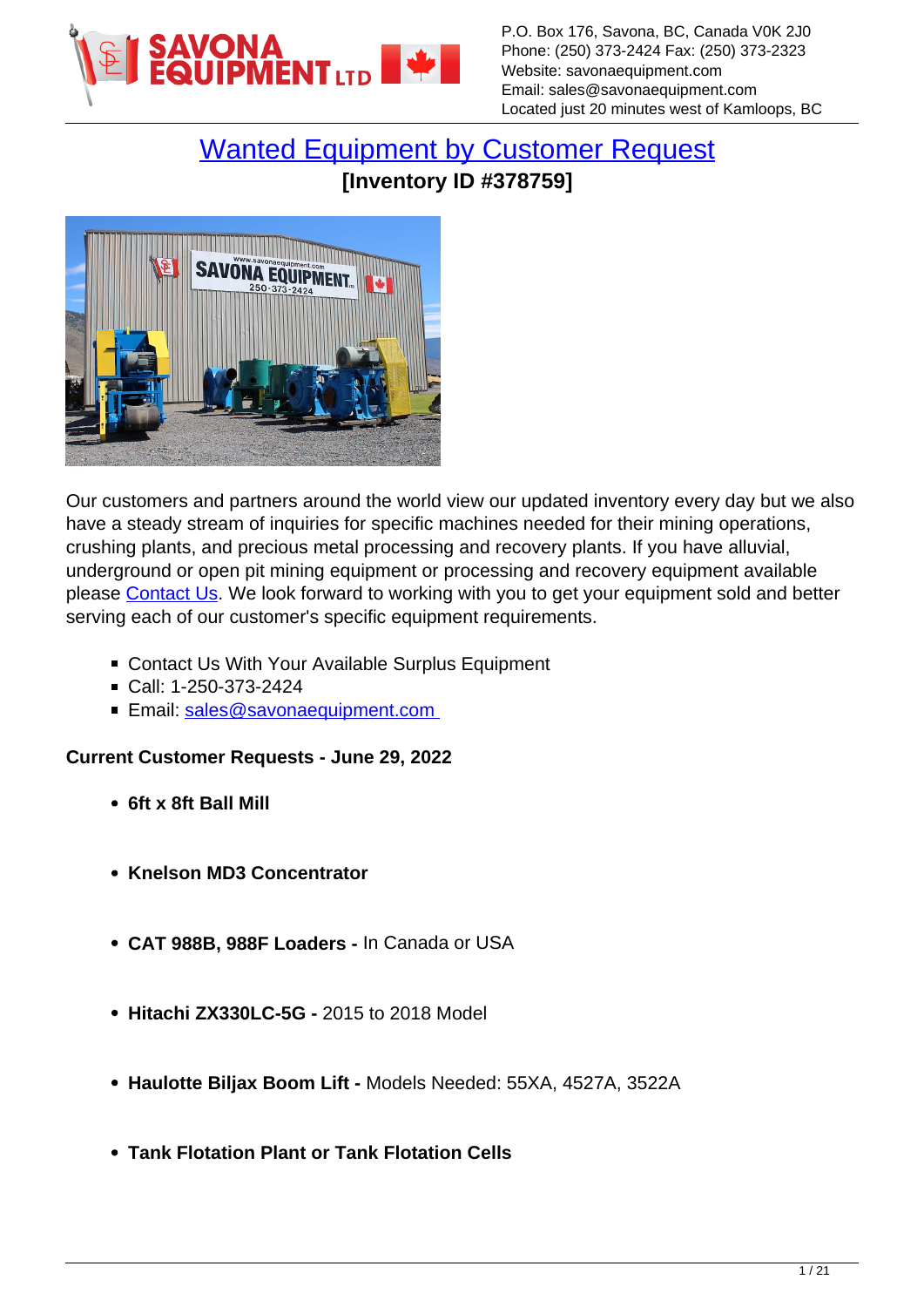

- **5HP, 184T Frame Electric Motors** 1800 RPM, 230/480 VAC
- **Portable Screening Plant -** 4ft x 8ft, 2-Deck Screen

**Current Customer Requests - June 22, 2022**

- **150HP Cleaver Brooks Boiler**
- **48in Rail Car Unloading Conveyor**
- **Allen Bradley 2100 Series MCC Double 30 Amp Breaker Buckets**
- **400 Amp Fusible Disconnect 120/240 VAC, NEMA 3R**
- **Square D QO 125 Amp Main 24 Circuit Distribution Panel**

**Current Customer Requests - June 8, 2022**

- **Sepro Falcon C400 Centrifugal Gravity Concentrator**
- **Versa KmB .8 Diamond Core Drill**
- **Caterpillar AD30 Underground Haul Truck** 4 Units, New or Less than 5,000 Hours
- **Water Tube Boilers** 300,000#/hr @ 150psig, with Burner and Gas Train, Prefer (3) Boilers at 100,000 #/hr Each
- **1,500kVA Diesel Generators** 3 Units, New, 400 Volt, 50Hz, Open Construction
- **Mobile Air Compressors** 4 Units, 125psi, Good Condition, With Jackhammers and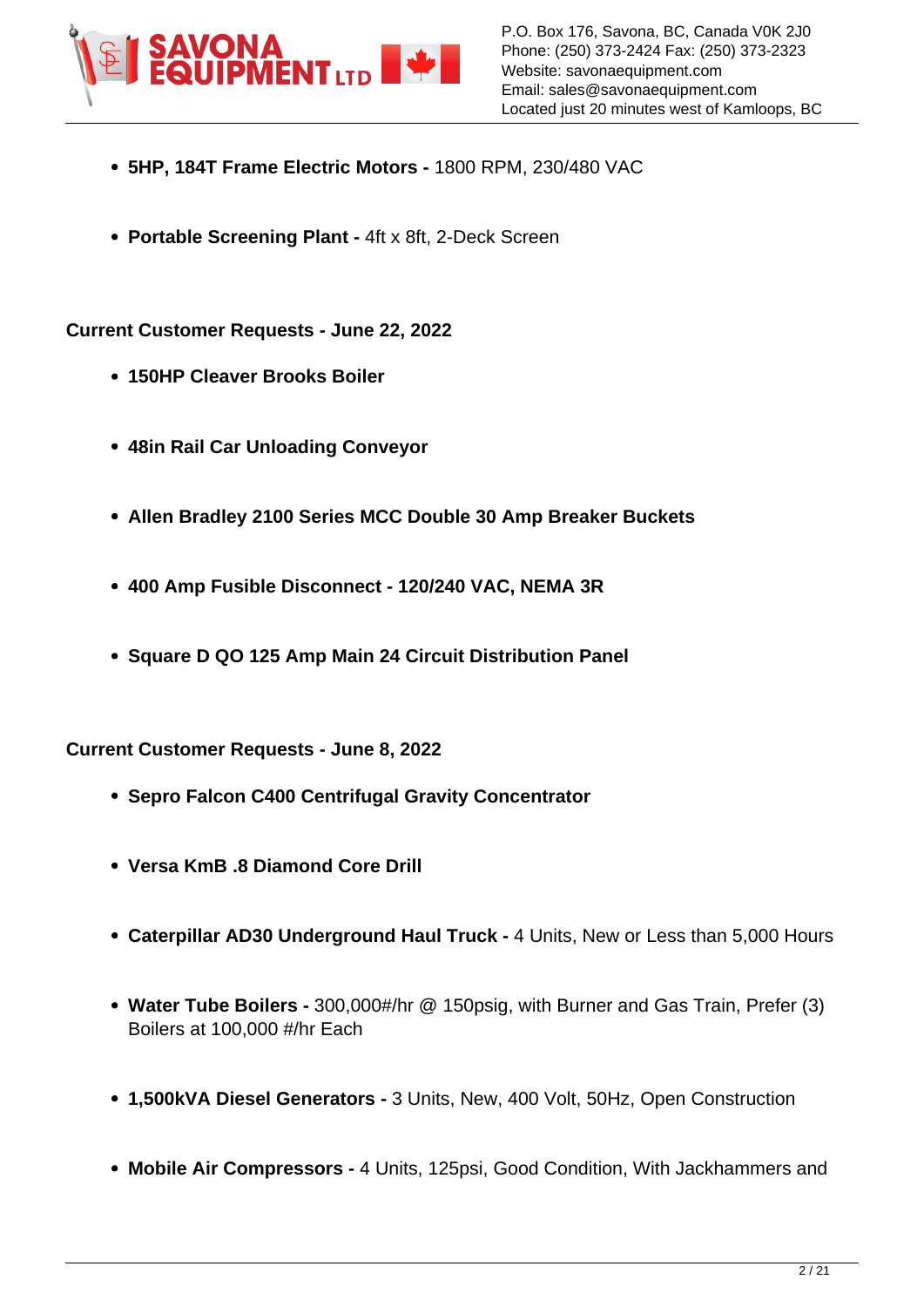

Hose

**600 Amp Disconnects -** 3-Phase 600 Volts, Single Phase 240 Volts

### **Current Customer Requests - June 1, 2022**

- **Rod Mill Approx. 2m x 4m (6.5ft x 13ft) or Larger** 50Hz Power and Located in Europe Preferred
- **6ft x 8ft, 8ft x 9ft Ball Mills**
- **Multiquip Generators DCA70-DCA600 Models** With Isuzu or Cummins Engines
- **MSI 255 Xtruder Gold Concentrating Table**
- **4ft Fume Hood** Functional Blower, Minimal Options Required

#### **Current Customer Requests - May 25, 2022**

- **Approx. 9ft x 10ft Ball Mill** 400HP Motor
- **Pro Pulse Mineral Jig**
- **70-90kW Natural Gas Generator** 480 Volt
- **Size 35 Mini Excavator** Low Hours, Potentially New
- **Caterpillar 3406 Marine Engine**

**Current Customer Requests - May 18, 2022**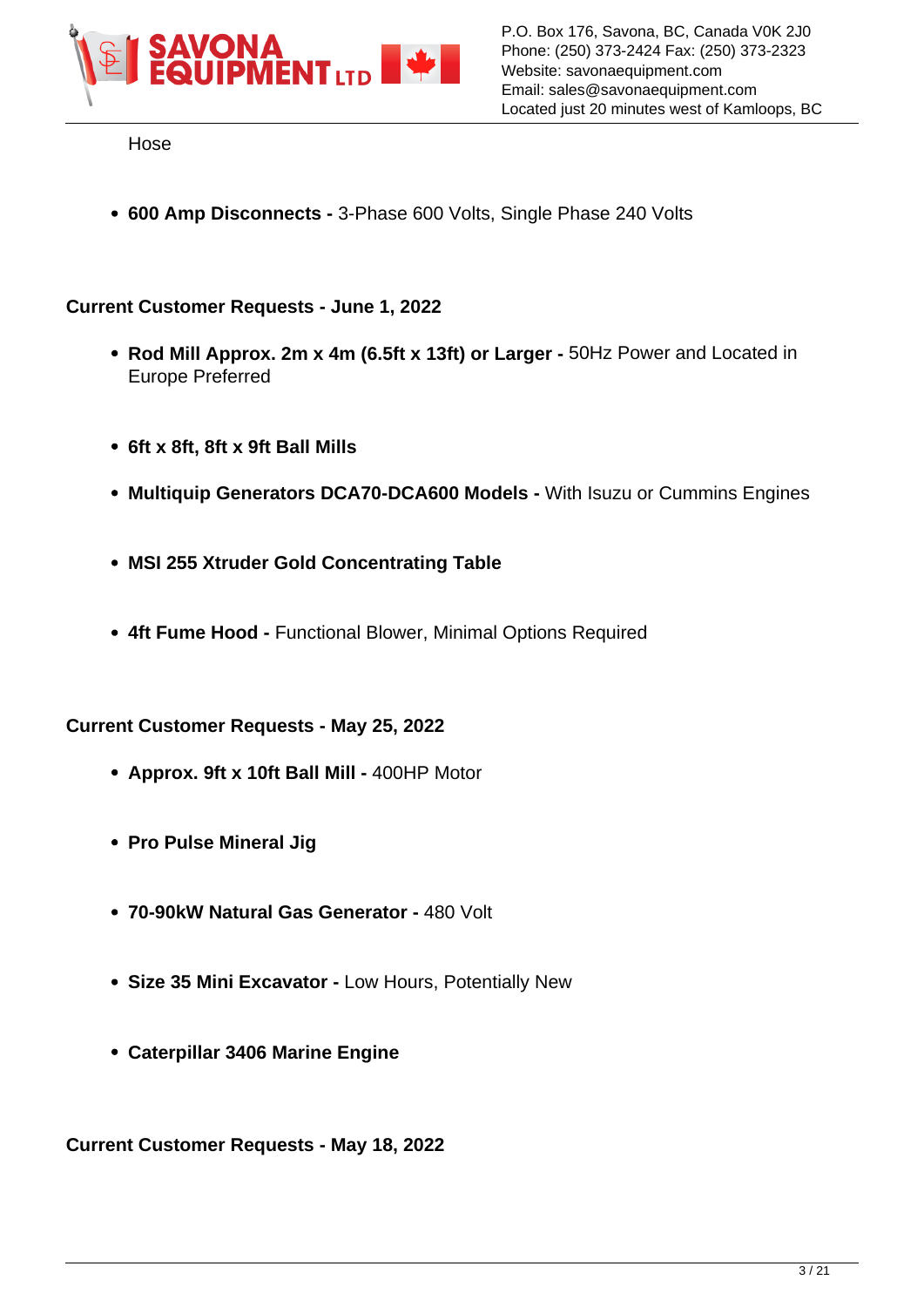

- **200 TPD Plant: Crushing, Grinding, Flotation, Etc. -** CIL Plant also Needed
- **Boart Longyear LF70 and/or LF90 Diamond Drills**
- **Sepro Falcon C1000 Concentrator**
- **Multiple Ball Mills Needed Including: 6ft x 6ft, 6ft x 8ft, 8ft x 8ft, 7ft x 10ft, 10.5ft x 14ft**

#### **Current Customer Requests - May 11, 2022**

- **Apron Feeder Capable of 400 TPH 4ft x 20ft or Larger** Must Be in Good Operating Condition
- **Sepro Falcon C1000 Concentrator** Needs To Be in Good Operating Condition
- **Boart Longyear LF90 Drill**
- **4.25ft Cone Crusher** For Parts
- **Bin Truck With Cable and Tandem Axle** Needed in British Columbia and in Good Condition
- **70 ft. Long Steel Frame Bridge, 14 ft. Wide Running Surface, 100 Ton Load Capacity –** L100 Rating, Bridges With or Without Decking of Interest, To Be Used in Logging Application
- **Gemini Baler With Conveyor**
- **Jumbo Simba DL331, DL431, 321, Etc.** Reconditioned or Used
- **Atlas Copco Epiroc ST7 4-Yard LHD Scooptram** Must Be in Good Operating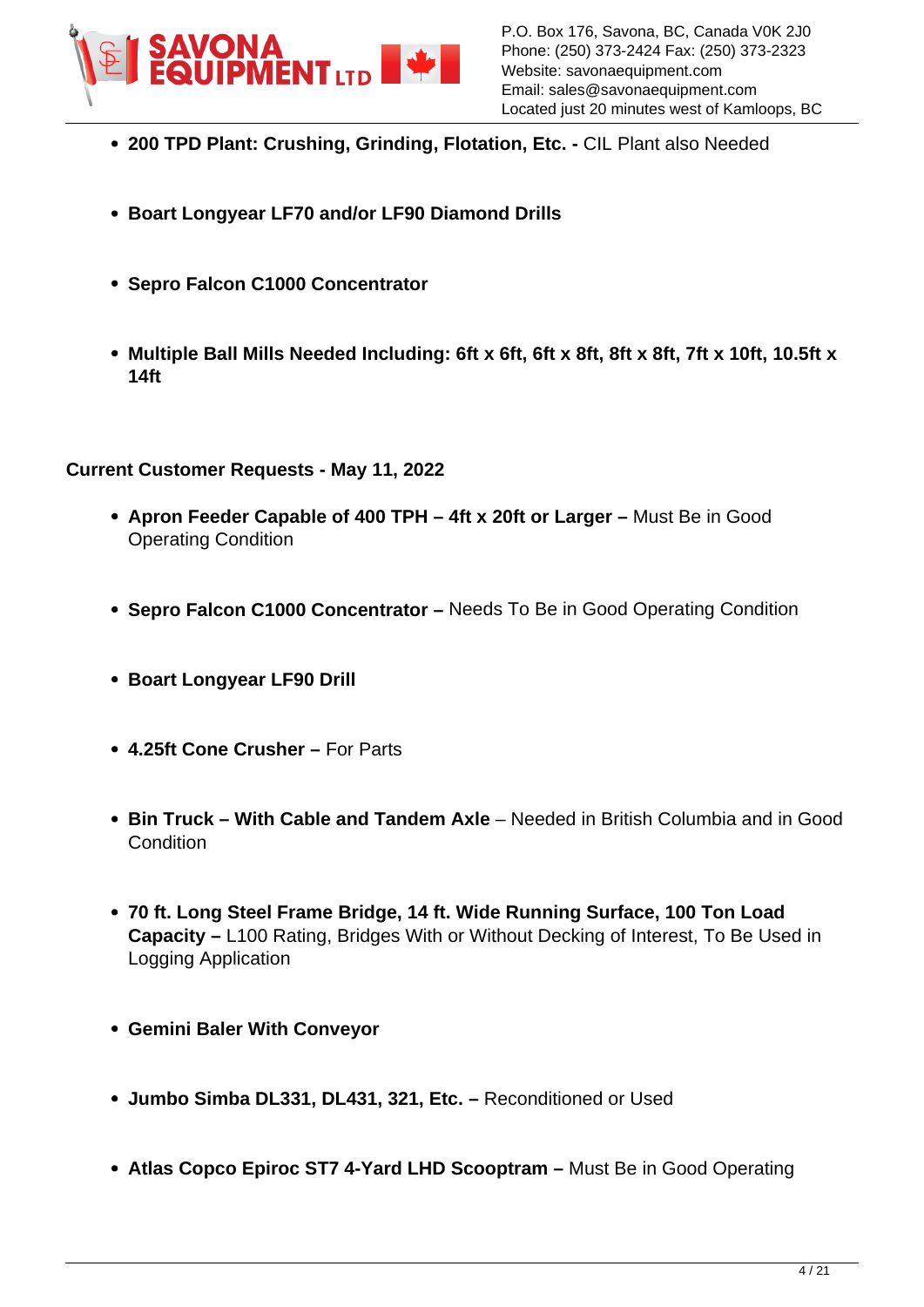

**Condition** 

- **Black Gold Magnetic Separator**
- **Atlas Copco CS14 Drill**
- **100in 2-Deck Circular Screen**
- **10,000 LB Telehandler** Needed in British Columbia and in Good Operating Condition

## **Current Customer Requests - May 4, 2022**

- **John Deere 30-40 Ton Articulating Rock Truck** 500 Hours or Less, Model 400D Would Be Ideal
- **4ft and 6ft Diameter Disc Filters**
- **Joy Ventilation Fans -** 75-100HP
- **3ft Cone Crusher** Non-Running or Parts Machines

# **Current Customer Requests - April 27, 2022**

- **24ft x 12ft SAG Mill, 2400kW and 50Hz Preferred** New, Surplus or Good Used **Condition**
- **17ft x 26ft Ball Mill, 3500kW and 50Hz Preferred** New, Surplus or Good Used **Condition**
- **Boart Longyear DB430 Rotary Drill**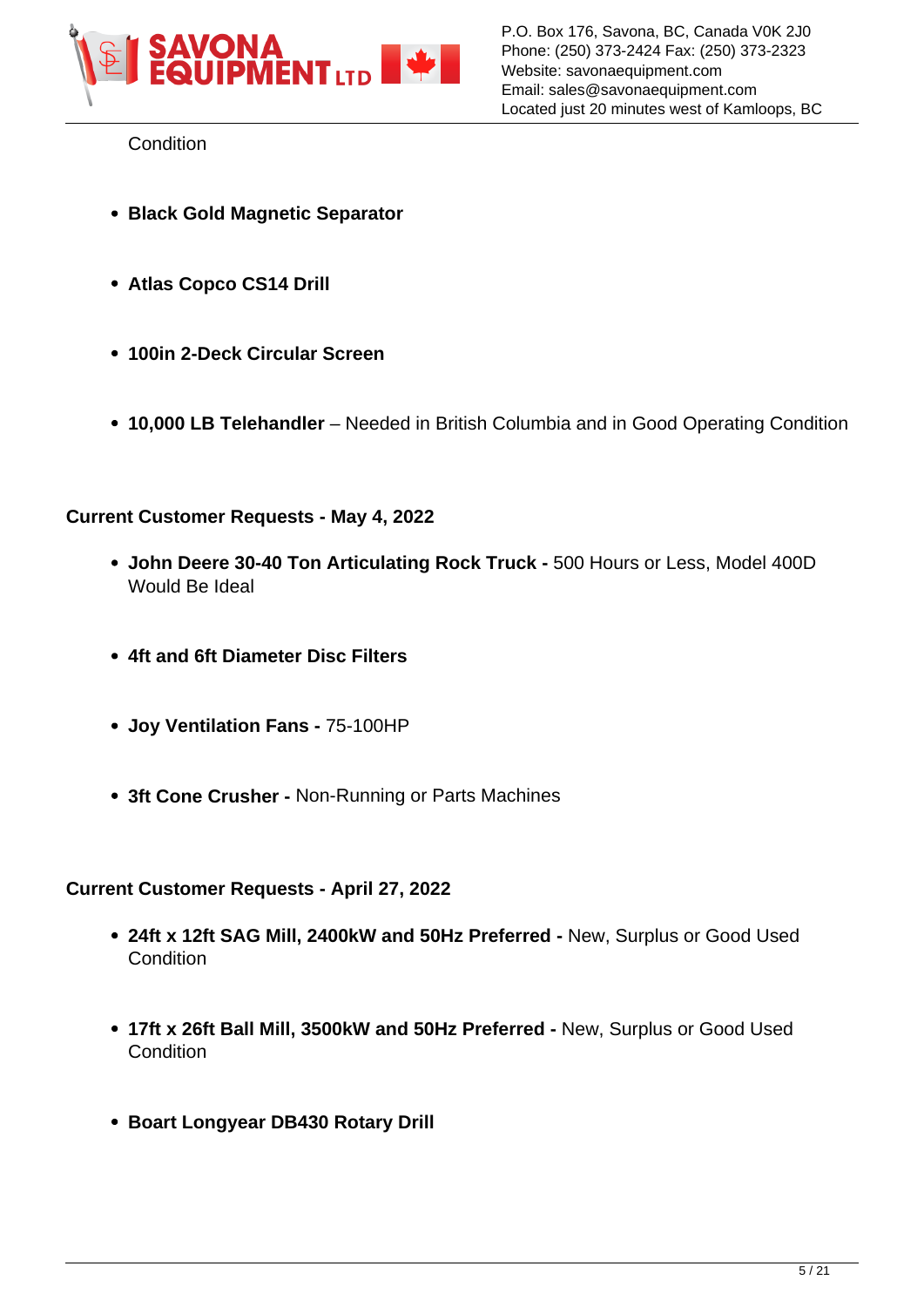

- **70ft Long Bridge** Class L100
- **Atlas Copco ST1030 LHD Scooptram Bucket** Required in Canada

#### **Current Customer Requests - April 20, 2022**

- **Atlas Copco Diamond Drills** CS1000, CS14, CS10, CS3000
- **CAT D6D Dozer** Good Working Condition
- **600 Volt Fusible Disconnects -** 600-800 Amp, NEMA 1 to 3R
- **400-450HP AC Motor -** 575 Volt, 1800 RPM
- **Automatic Transfer Switches -** 400-800 Amp, 600/480/208 Volt

#### **Current Customer Requests - April 13, 2022**

- **6ft x 8ft Ball Mill**
- **7ft x 14ft Ball Mill**
- **200-300kW Generator** 120/208 Volt
- **Eimco 12B Mucking Machines**
- **2000 Amp Allen Bradley 2100 Series MCC Columns**
- **1600 Amp Allen Bradley 2100 Series MCC Columns**
- **15-300kVA Transformers** 600 to 480 Volt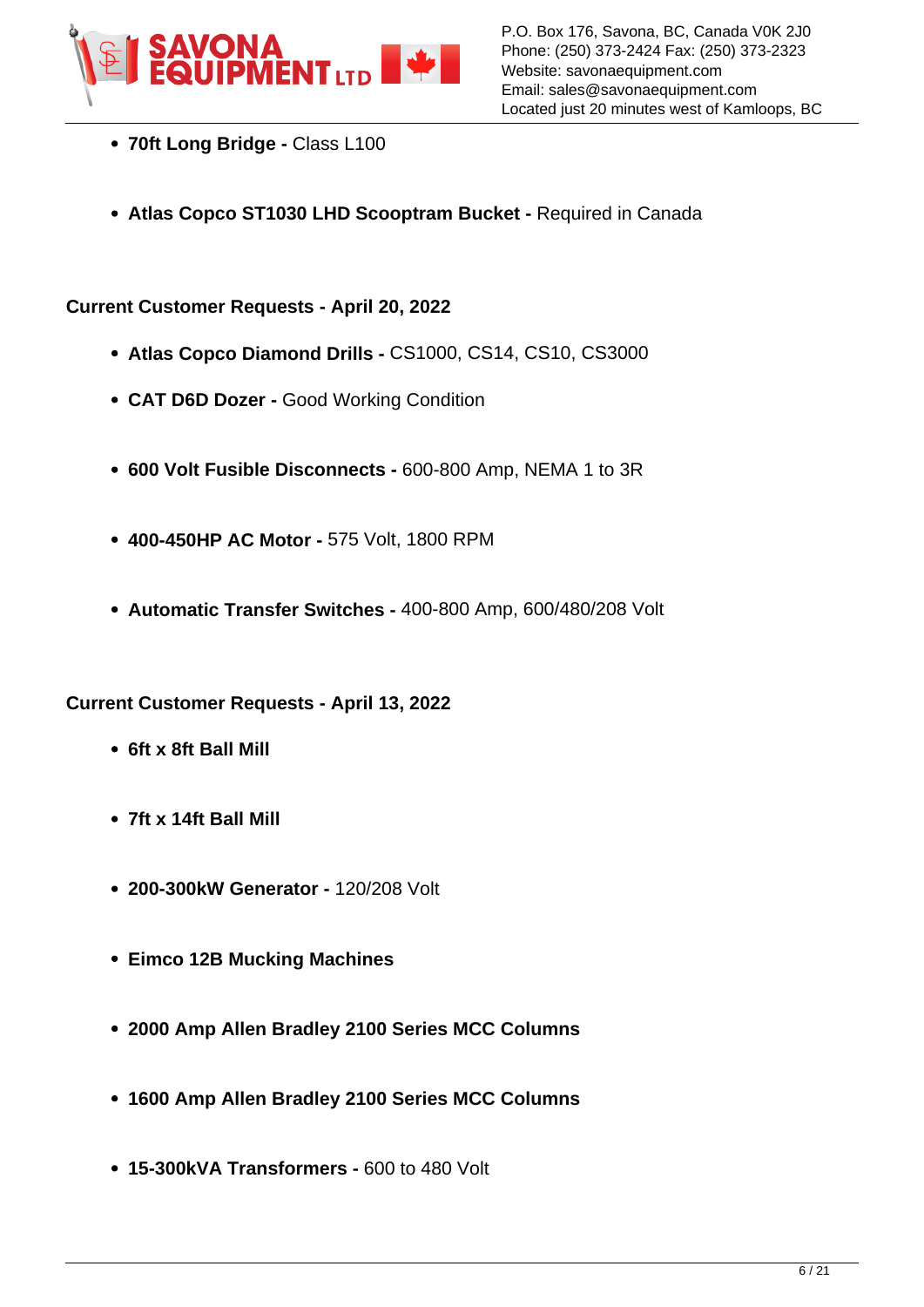

- **2in Slurry Pump** Rubber Lined
- **Square D QO Push-in, 2 Pole Breakers** 20 to 100 Amp

## **Current Customer Requests - April 6, 2022**

- **Eriez Eddy Current Magnetic Separator**  Preferably a Complete System with Vibrating Conveyor Feeding, Rare Earth Magnetic Drum, and Eddy Current Separator
- **9ft. x 10ft. Ball Mill**  Good Serviceable Condition
- **CAT C18 Generator**  600kW, 600 Volt, Diesel
- **50kW CAT Generator**  120/208 Volt, Diesel
- **3-4ft. Cone Crusher**  As-Is or For Parts

#### **Current Customer Requests - March 30, 2022**

- **Atlas Copco/Epiroc/Christensen Diamond Drills CS1000, CS10, CS14 or Equivalent Models Required -** Single or Multiple Drills, Any Configuration
- **Vertical Band Mill** With 7in Diameter Wheels
- **Metso Nordberg HP200 Cone Crusher**
- **2ft-3ft Cone Crusher** Can be Parts Cone or Need Refurbishing
- **1.5-2 Yard Scooptram**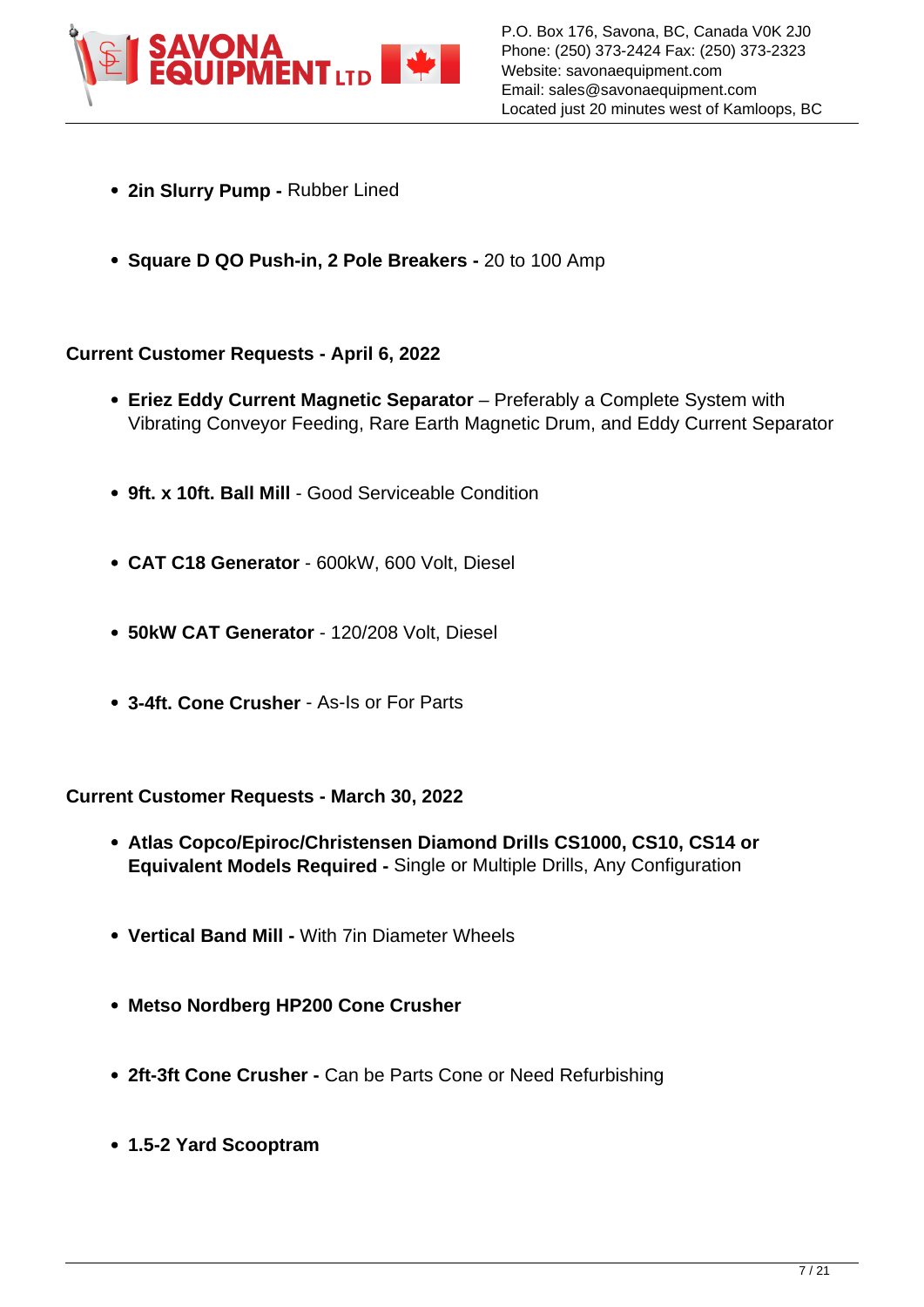

**6,000 CFM Liquid Ring Vacuum Pump**

**Current Customer Requests - March 23, 2022**

- **Allis Chalmers 2" Rubber Lined Slurry Pump**
- **350-400kW Diesel Generator** 480V
- **12B Mucker Machines**
- **1-1.5 Yard Scooptram**
- **Sepro Falcon SB750 Concentrator Still Looking**
- **MSI Xtruder 255 Concentrating Table** Still Looking

**Current Customer Requests - March 16, 2022**

- **Terex/Cedarapids 2236 Jaw Crusher**
- **MSI Xtruder 255 Concentrating Table**
- **Falcon SB750 Concentrator**
- **Epiroc/Atlas Copco Diamond Core Drill** CS14 or CS1000
- **Jaw Crusher 120-175 TPH** 600 Volt, 3-Phase, 60Hz
- **Gear for Allis Chalmers 9.5ft x 14ft Ball Mill**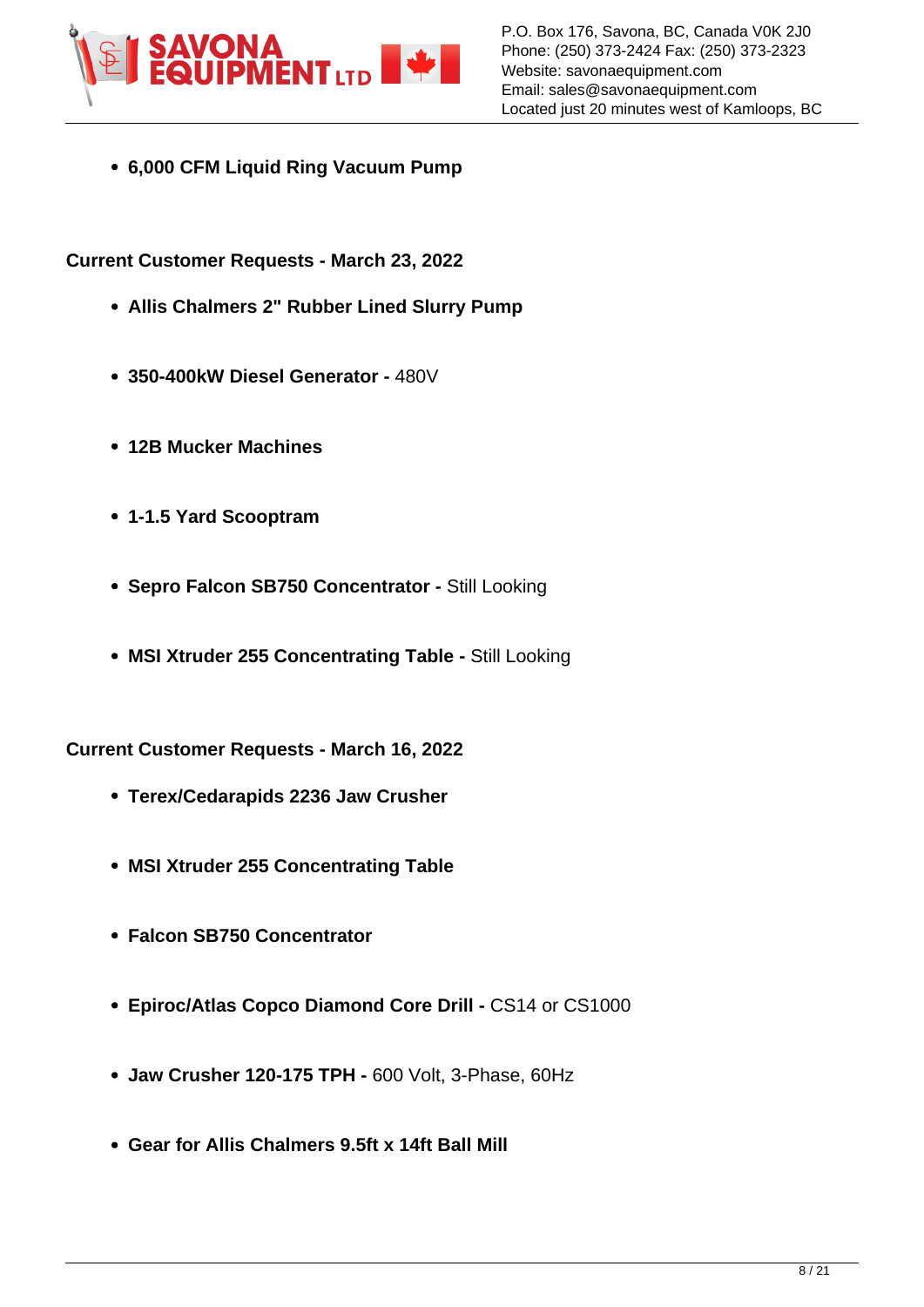

**Vibrating Table with Steel Top**

## **Current Customer Requests - March 9, 2022**

- **Deister 999 Concentrating Table**
- **Deister 15S Concentrating Table** Any Condition, Would also consider just a Complete Base and Mechanism
- **Ball Mill** 7ft x 10ft and 6ft x 6ft
- **Merrill Crowe Plant 25m<sup>3</sup> per Hour**
- **10ft Wide x 17ft Long Steel Bridge**
- **Metso LT 7150 VSI Crusher**
- **Diamond Drill** HQ Depth to 600ft+
- **Track Drill, Preferably Atlas-Copco** Rated for up to a 5" Hole and Max 15 meters Depth. Should have No More than 10,000 Original Hours

### **Current Customer Requests - March 2, 2022**

- **Truck Mounted Diamond Drill -** Capable of 600ft of HQ or Better
- **10,000 Lbs. Telehandler, 50ft Reach** Early 2000's, Enclosed Cab
- **Ball Mill Approx. 15ft x 30ft** Complete in Good Condition or New Surplus. Client will Consider Options Close in Size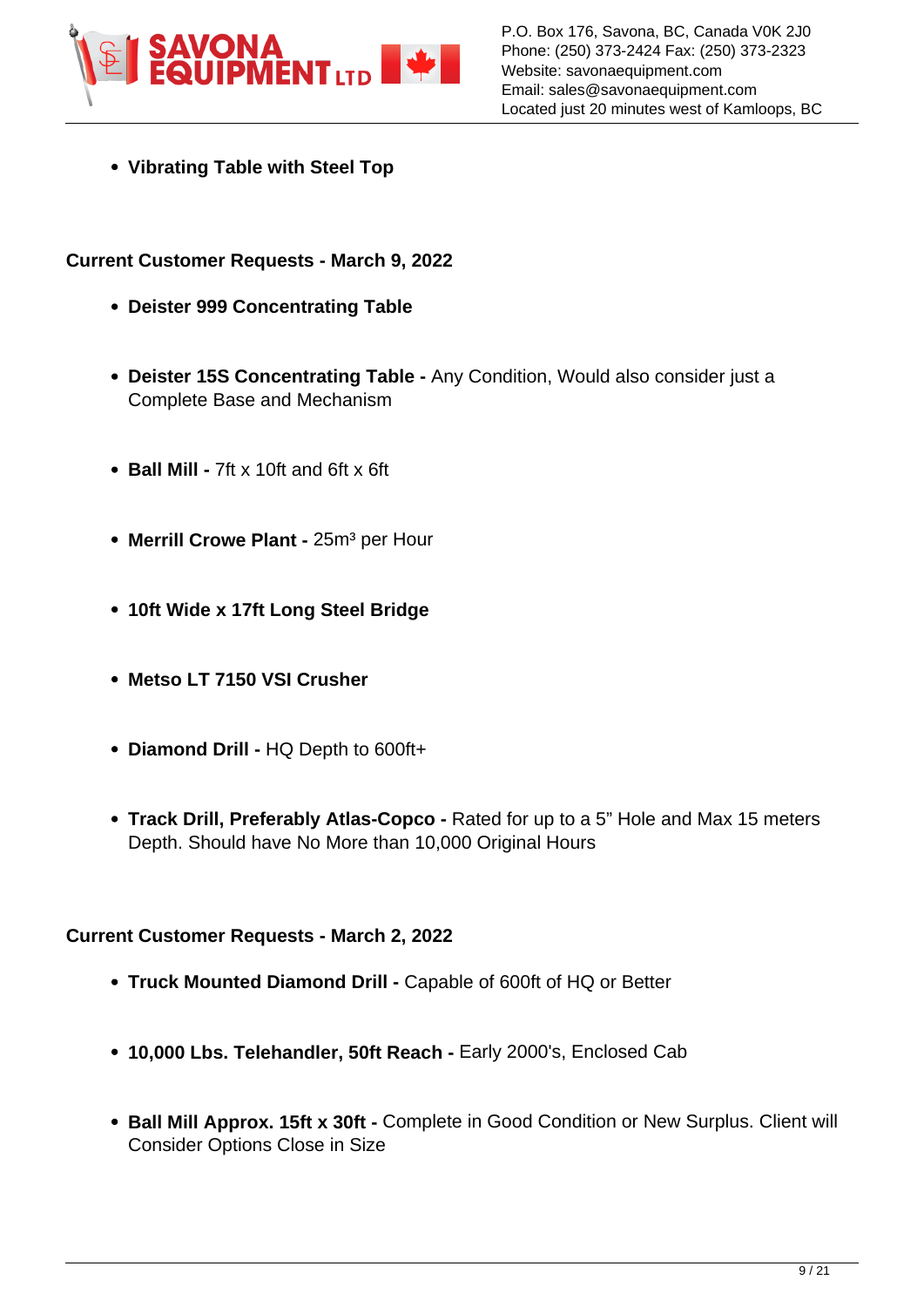

- **Centrifugal Concentrators** Knelson, Falcon, Hy-G Demand for All Model Sizes
- **Diamond Drills** Zinex A5, Multipower Discovery II and other Makes/Models of Similar **Capacity**
- **Used Propane Tanks** 500 to 1,000 Gallons
- **12B Mucker Machines**
- **Grader Mounted Packer/Roller -** Handy Hitch
- **Slusher Scraper -** 24 Inch

**Current Customer Requests - February 23, 2022**

- **Zinex A5 Fly Drill**
- **Sandvik 4800 Cone Crusher**
- **6in Submersible Dewatering Pump 460 Volt**
- **3000-4000ft of Used 10in HDPE** Heavy Wall Pipe
- **Truckload Lots of Rolled, Used Conveyor Belting -** Nylon Ply Only
- **Used Structural Steel** Beams, Channel, Rectangular or Square Tubing, Angles, Plates

**Current Customer Requests - February 16, 2022**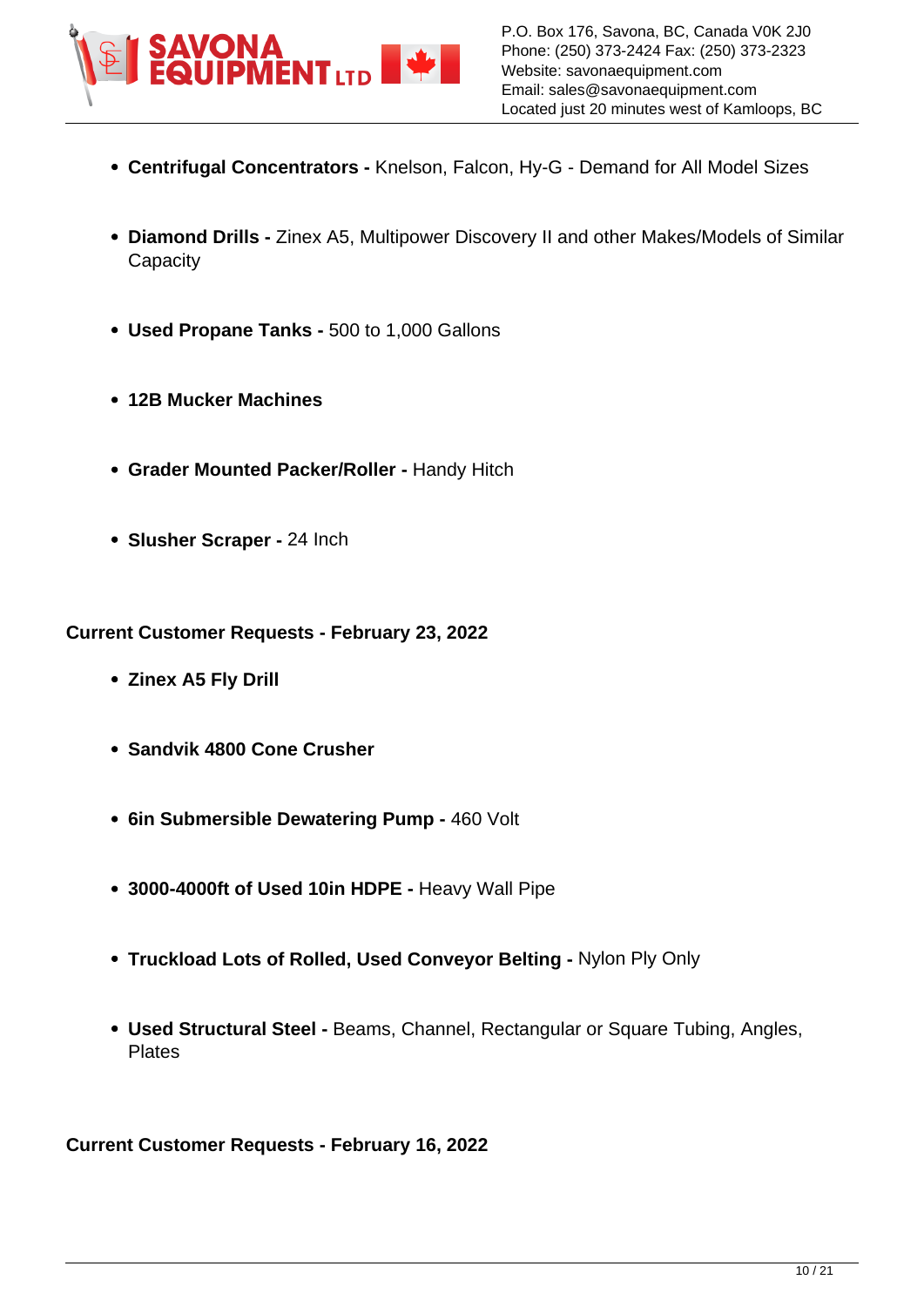

- **Zinex A5 Diamond Drill**
- **Sandvik Drill Package** (2x) DD321-40 & (1x) DD311 Single Boom, 2012-2015 Vintage
- **Symons 5½ft Cone Crusher** Standard
- **Multipower Discovery II Diamond Drill** Track Mounted with Tooling Package
- **Cedarapids 4248 Jaw Crusher** Other Brands Considered
- **300-400kW Genset** 600 Volt, Diesel
- **1.5-2 Yard Scooptram**
- **3ft Cone Crusher** Parts Machine
- **Sutorbilt 1845 Blower** 5000 Series
- **1500 Gallon Vertical Air Receivers** Quantity x2

**Current Customer Requests - February 9, 2022**

- **JKS VAG Diamond Drill** Or Equivalent Underground Drill
- **Atlas Copco CS1000 Diamond Drill**
- **Hydraulic Over Electric Diamond Drill** With 30 to 50HP to Drive Hydraulic Pump Plus Drill
- **Denver DR30 Floatation Cells 2 Banks of 4 Cells, 100ft<sup>3</sup> Per Cell**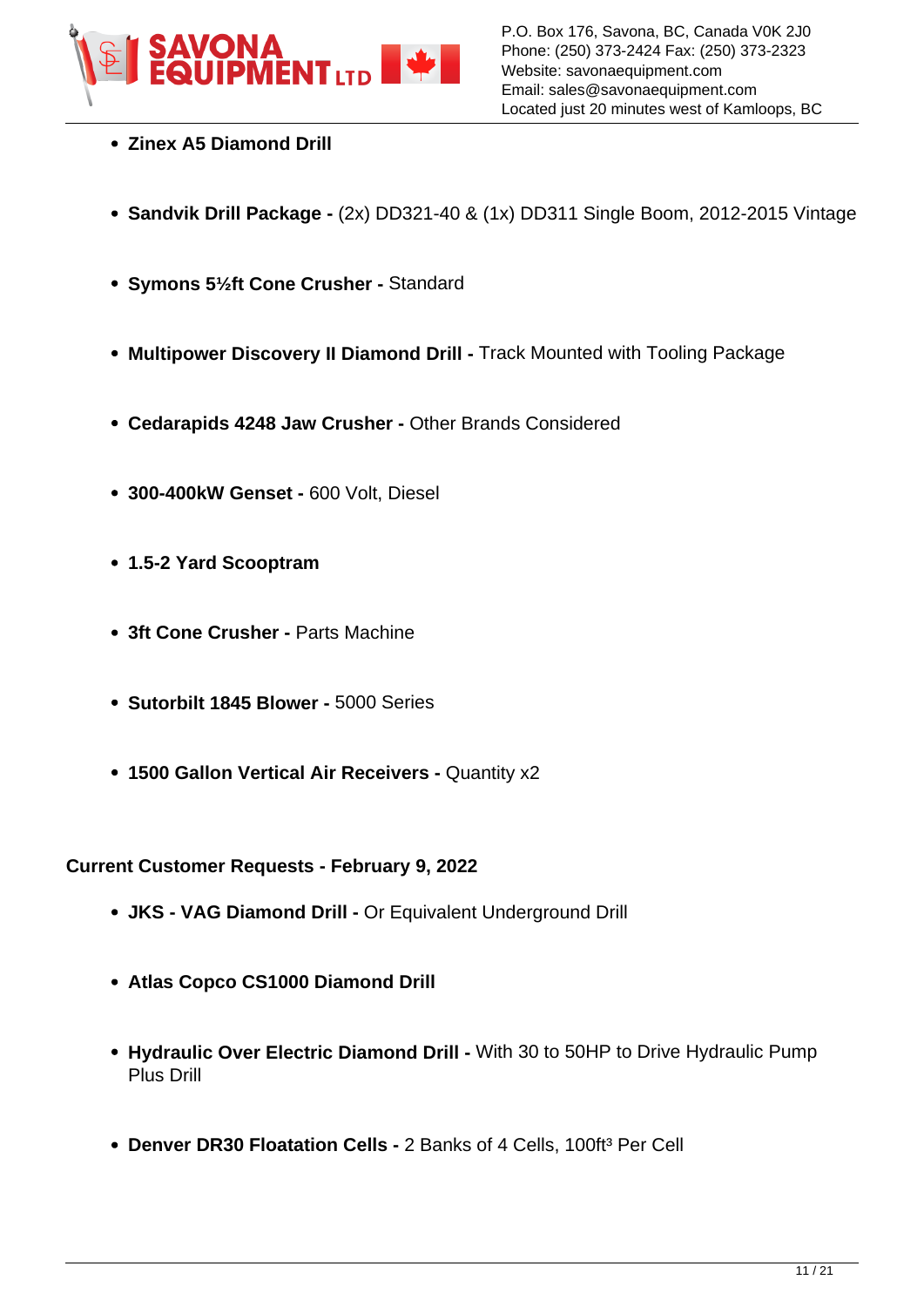

- **2 Used Quarry Trucks, 4 Axle, 8x4 or 8x6 Capacity 20m<sup>3</sup>, Rear Discharge, Euro Tier** 3
- **5500 Feet of 24Lb Rail** With Hardware
- **D8R or D8T Dozer** Single Shank Ripper, 5,000-12,000 Hours
- **Volvo L110E/F or L120E/F** 10,000 Hours Max, 3rd Valve and Quick Coupler a Must, Preference Given to Machines on East Coast
- **CAT 329EL Hydraulic Excavator** 8,000 Hours Max, Q/C and Thumb a Bonus

## **Current Customer Requests - February 2, 2022**

- **-Urgent Need- MSI Xtruder 255 Concentrating Table**
- **Mobile 2 Stage Crushing Plant Capable of 55-85 TPH Output To Include: 36"-48" Jaw Crusher, 24"-36" Cone Crusher, 3-Stage Vibrating Screen -** Also Needed For System: 3 Spans of 40' Conveyor to Match Discharge Chute, Sandscrew to Compliment Setup, Magnet for Input Side of Cone Crusher
- **150kW, 480 Volt Generator in Enclosure -** Preference for Low Hour and Efficient Models.
- **CAT Skidder Model 545 or 555**
- **Sandvik 2 Boom Jumbo, 440 Volt, 60Hz -** Needs to be Ready to Work Required in Southeast Asia
- **Eljay 45" Fine Head Cone Crusher -** Running or Parts Machine

# **Current Customer Requests - January 26, 2022**

**Complete Diamond Drill Package - Capacity Requirement 300 Meters with B -** Multipower Products Drill Preferred But Other Brands Will Be Considered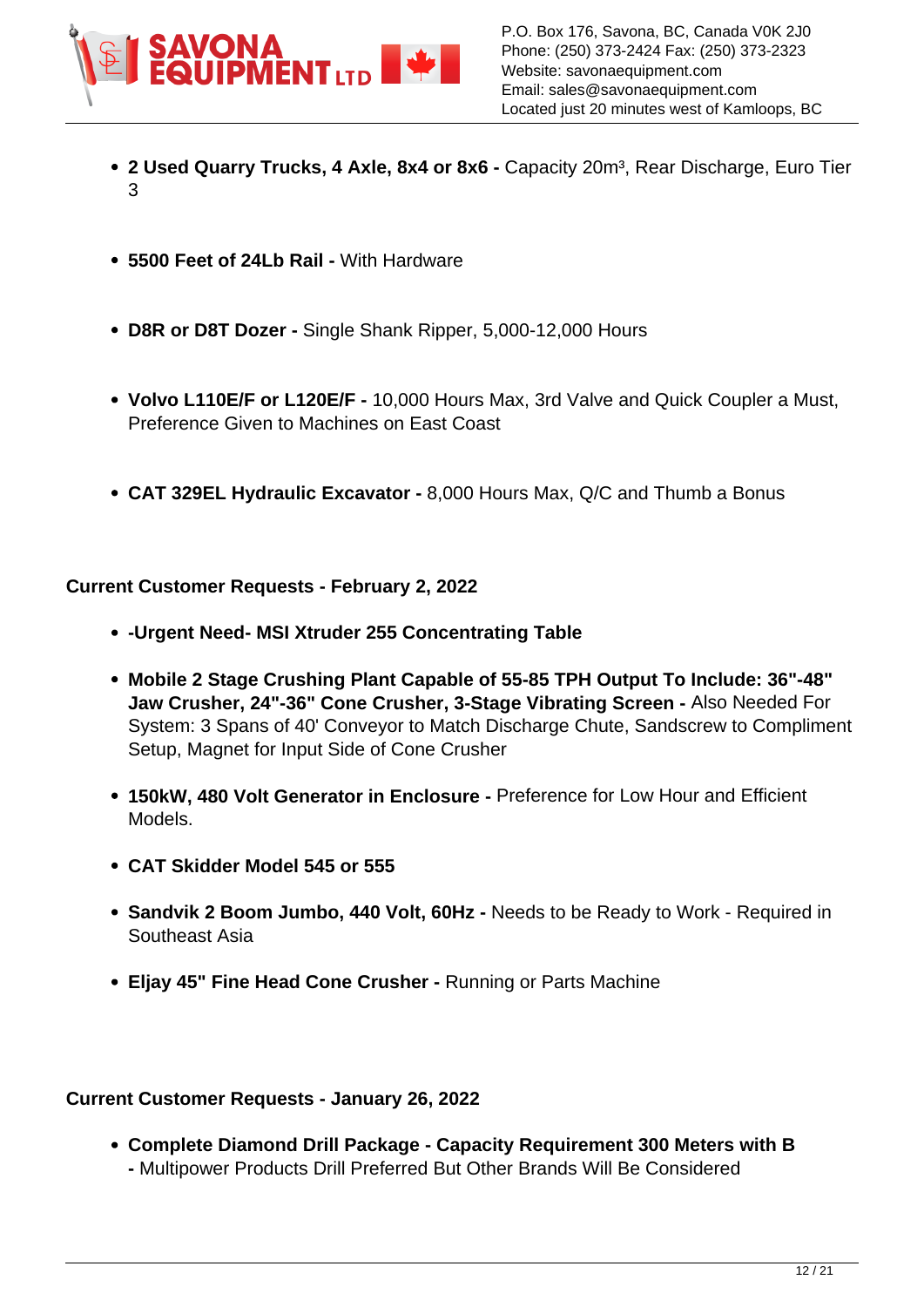

- **Triplex Piston Pump Diesel Drive**
- **Knelson CD30 or CD20 Concentrator**
- **Knelson XD30 Concentrator**

**Current Customer Requests - January 19, 2022**

- **Continuous Miner Komatsu Jov 14CM9 Preferred Other Models Considered**
- **TM Ring and Puck Mill**
- **Sepro Falcon SB400 Concentrator**
- **Small VFDs** 2HP to 10HP, 480V-600V
- **480V Transformers -** Single Phase or 3-Phase
- **Allen Bradley 509 Motor Starter -** Size 1

**Current Customer Requests - January 12, 2022**

- **Tamrock Jarvis Clark MSM-20B -** 2 Boom Jumbo Drill
- **5½ Foot Cone Crusher -** Shorthead
- **Sepro Falcon SB1350 Concentrator**
- **MSI Xtruder 255 Concentrating Tables**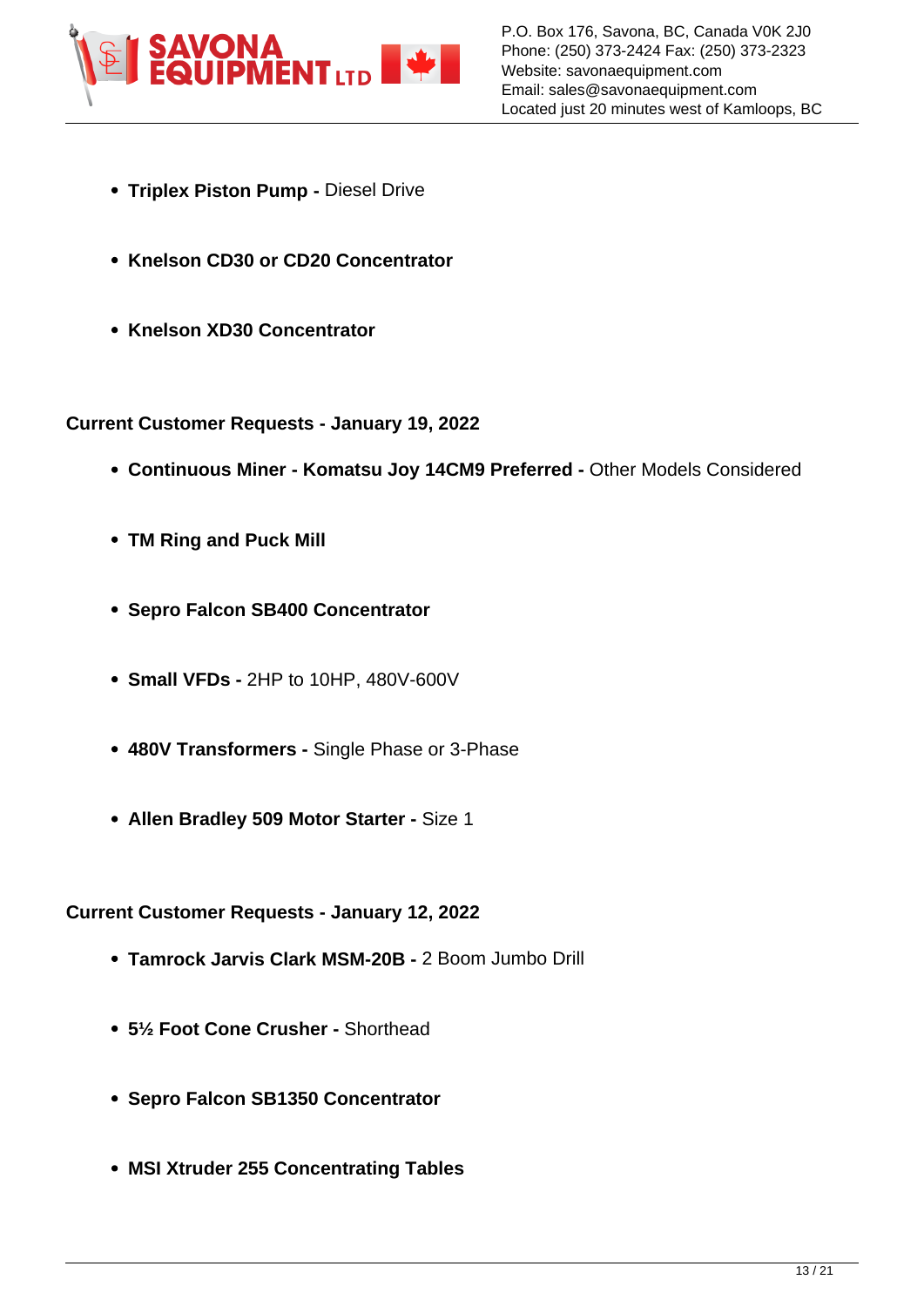

- **5 Ton Underground Trucks -** B.C. Spec
- **460V to 600V Transformers -** Dry Type
- **Eimco 12B Mucking Machine**
- **24" Permanent (Rare Earth) Magnet**

## **Current Customer Requests - January 5, 2022**

- **71ft. High Chain Bucket Elevator -** 25-35 TPH Capacity
- **Multi Power Discovery 2 Diamond Drill**
- **60kW 480 Volt Diesel Generator -** Enclosed, Good Condition
- **100kW Switchable 208/480 Volt Generator -** Enclosed, Low Hours
- **Knelson MD3 Concentrator**
- **4000ft. of Angle Iron -** 4" x 4" or 4" x 3", 0.25" Thick
- **Automatic Transfer Switches -** 600-480 Volts, 100-400 Amps
- **12 x 12 Trash Pump Diesel Drive**
- **Symons Nordberg 2ft. Cone Crusher -** Shorthead
- **Sandvik DU4xx Series Drill or Equivalent Cubex Aries Unit**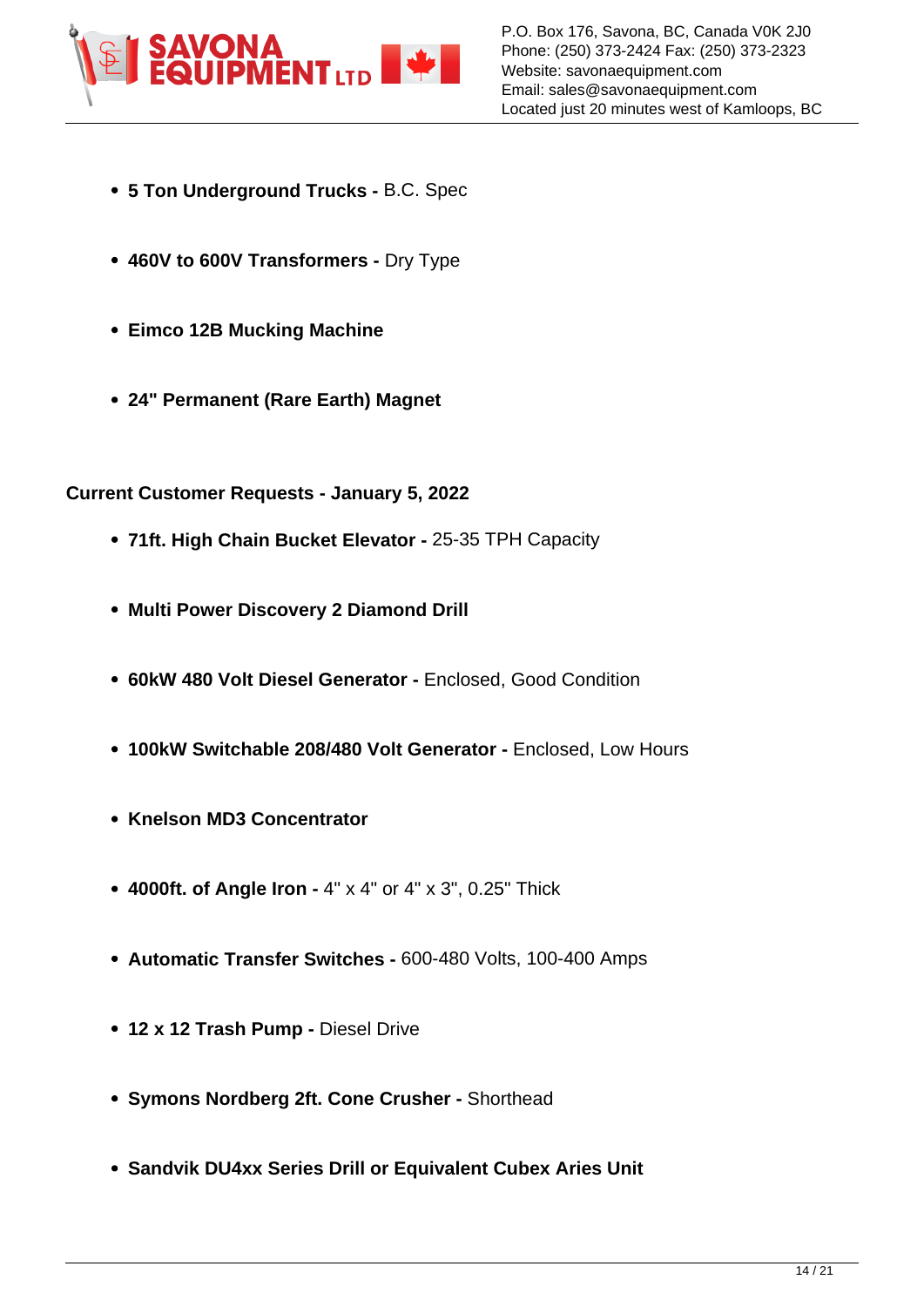

## **Current Customer Requests - December 22, 2021**

- **2 Deck Mobile Screen Plant On Tracks, Tier 3 Engine**
- **CAT 936 Loader** Or Other 20,000 Lbs Wheel Loaders
- **8' Diameter x 40' Long Autoclave**
- **42" Pipe** 0.5"-0.75" Wall Thickness, 60ft Lengths
- **Black Gold Magnetic Separator**
- **2' x 4' Double Deck Screen**
- **24" to 36" Sand Screws** 20ft-25ft
- **6.5"-8" Diameter Blasthole Drill -** Min. 30' Drill Pipe Change

# **Current Customer Requests - December 15, 2021**

- **500 Gallon Double-Wall Fuel Tank** Portable, On Skid
- **Used/Surplus Lab Size Concentrators -** Sepro Falcon L40 , Knelson MD3 or Knelson MD7.5 Models Preferred
- **200kW Diesel Generator** 480 Volt, Enclosed
- **Portable Car Crusher**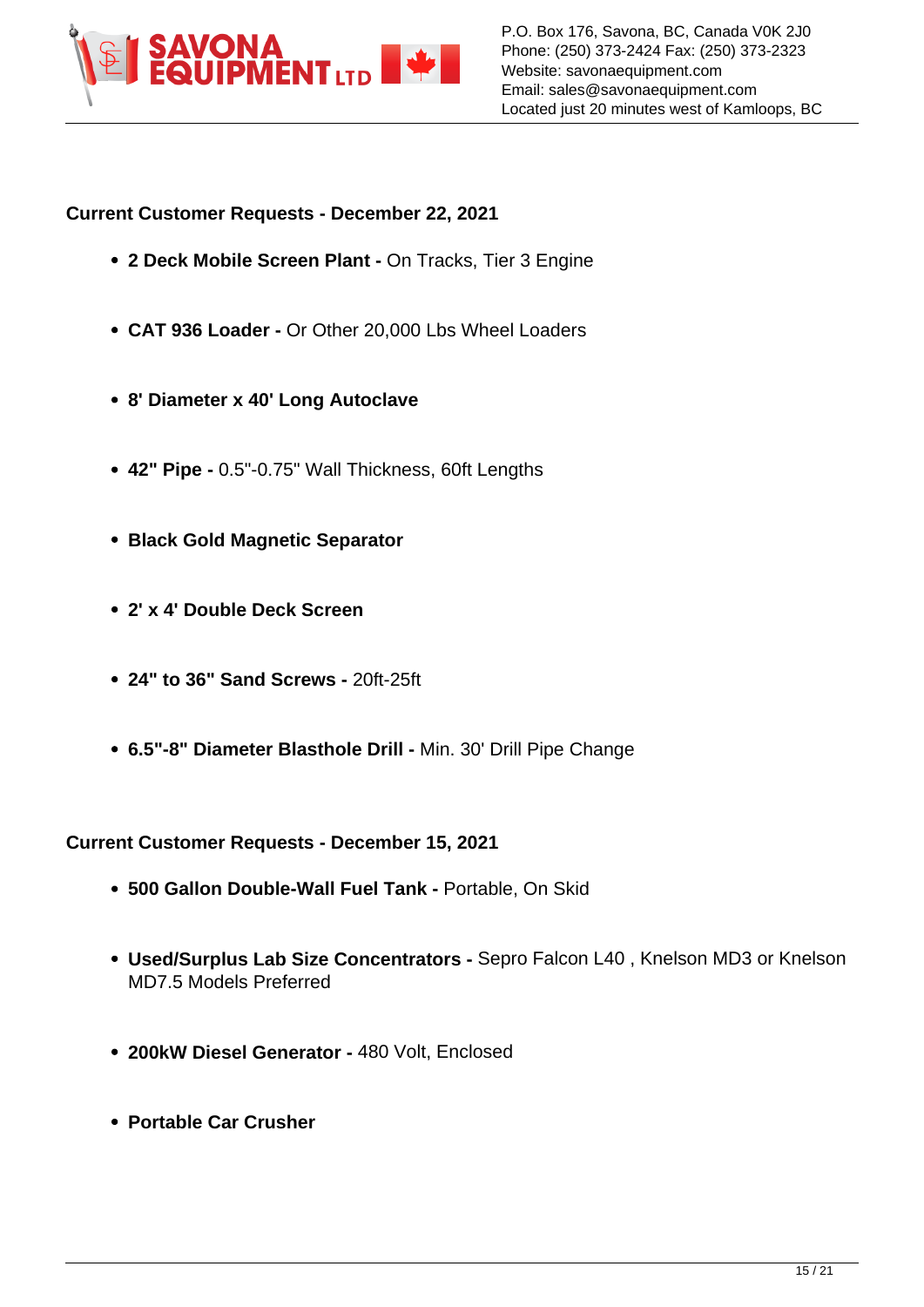

- **2MW Diesel Genset** 480 Volt, Enclosed, With Fuel Tank
- **Submersible Pump** 15-20HP, 440 Volt
- **Used Steel Structural Beams**
- **Channel Plate Tubing**
- **400kW Diesel Generator** 480 Volt, Enclosed
- **Fused Electrical Disconnects**
- **Eimco 911 Rear Differential**

#### **Current Customer Requests - December 8, 2021**

- **Terex/Simplicity Vibrator-Type HFF Pan Feeder** 48" Wide x 96" Long
- **Eimco 911 Scooptram** Complete Machine, Also Need a Rear Differential
- **Inclined 4 x 10 3-Deck Screen**
- **Hy-G Concentrator** P5 or P12
- **48" Conveyor** 3 Sections Totalling 4800 Feet
- **24in-30in Mine Ventilation Fans -** Approx. 20 HP
- **Sepro iCON IGR 3000** Gold Recovery Plant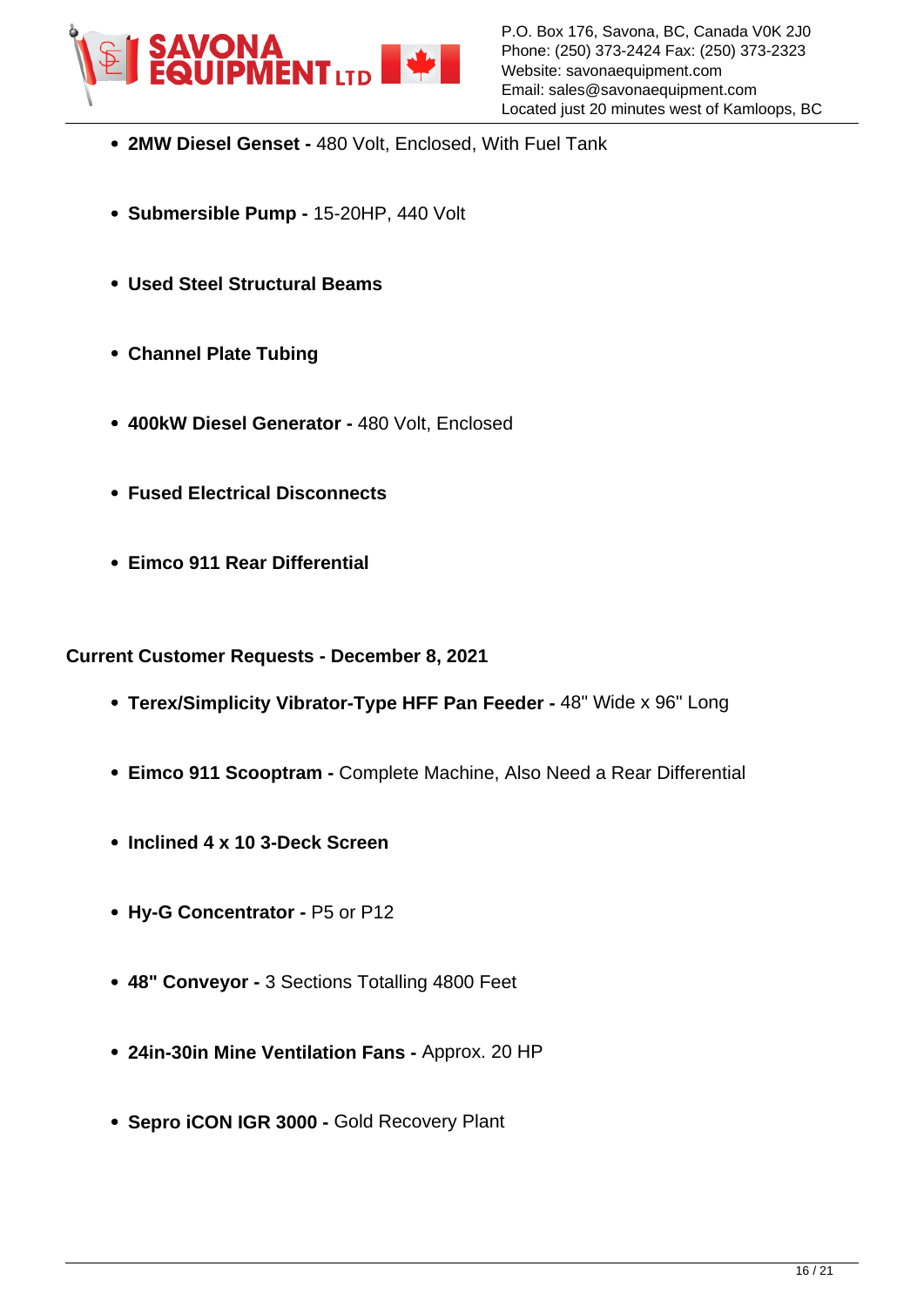

# **Current Customer Requests - December 1, 2021**

- **Atlas Copco ST1800 Scooptram**
- **Falcon SB750 Concentrator**
- **Terex Cedarapids 1313 Impact Crusher**
- **Knelson Concentrators** XD48 or QS48
- **Double Wall Fuel Tanks** 1,000-15,000 Liter
- **100 kW 120/240 Volt Diesel Generator**
- **Wire Shredder** For up to 1½" Steel Cable
- **600-800kW Enclosed Natural Gas Genset** 480 Volt
- **480 Volt Transformers** 25kVA-300kVA

**Current Customer Requests - November 24, 2021**

- **10ft, 20ft and 40ft Thickeners -** Complete
- **20in Horizontal Band Mill** 480 Volt
- **Fold-Up Shop Building**
- **125-150kW 480 Volt Portable Diesel Generator**
- **850-1600 CFM Portable Diesel Air Compressor**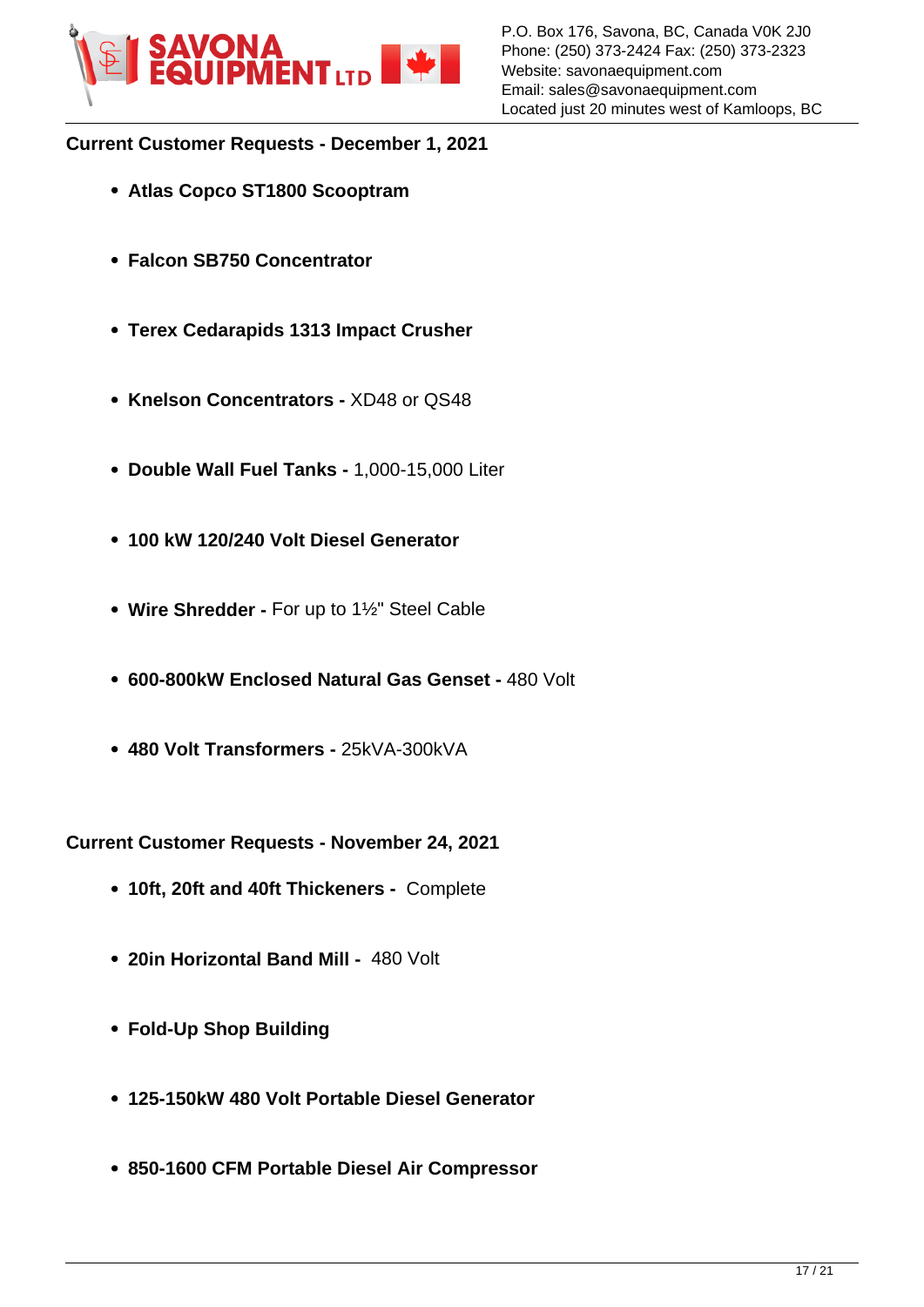

- **400 Amp 600 Volt Automatic Transfer Switch**
- **400 Amp 120-208 Volt Automatic Transfer Switch**

**Current Customer Requests - November 17, 2021**

- **CAT D9L Dozer**
- **Cross Belt Magnets** 36 Inch
- **Material Washers and Classifiers** 18in to 30in Diameter
- **Overhead Conveyor Magnets** 42 Inch
- **Allen Bradley MCC Panels** 2100 Series Panel
- **Allen Bradley Contactors** Size 1 & 2
- **Variable Frequency Drives** 480VAC to 600VAC, 5HP to 150HP
- **Electronic Transfer Switches** 100A to 600A, 480VAC to 600VAC
- **Dry Type Transformers** 480VAC to 120/208VAC, 3 Phase, 15-300 kVA 480VAC to 120/240VAC, 1 Phase, 15-225 kVA

**Current Equipment Requests - November 10, 2021**

**200-250 kW Prime Diesel Generator -** 480 Volt, Outdoor Enclosure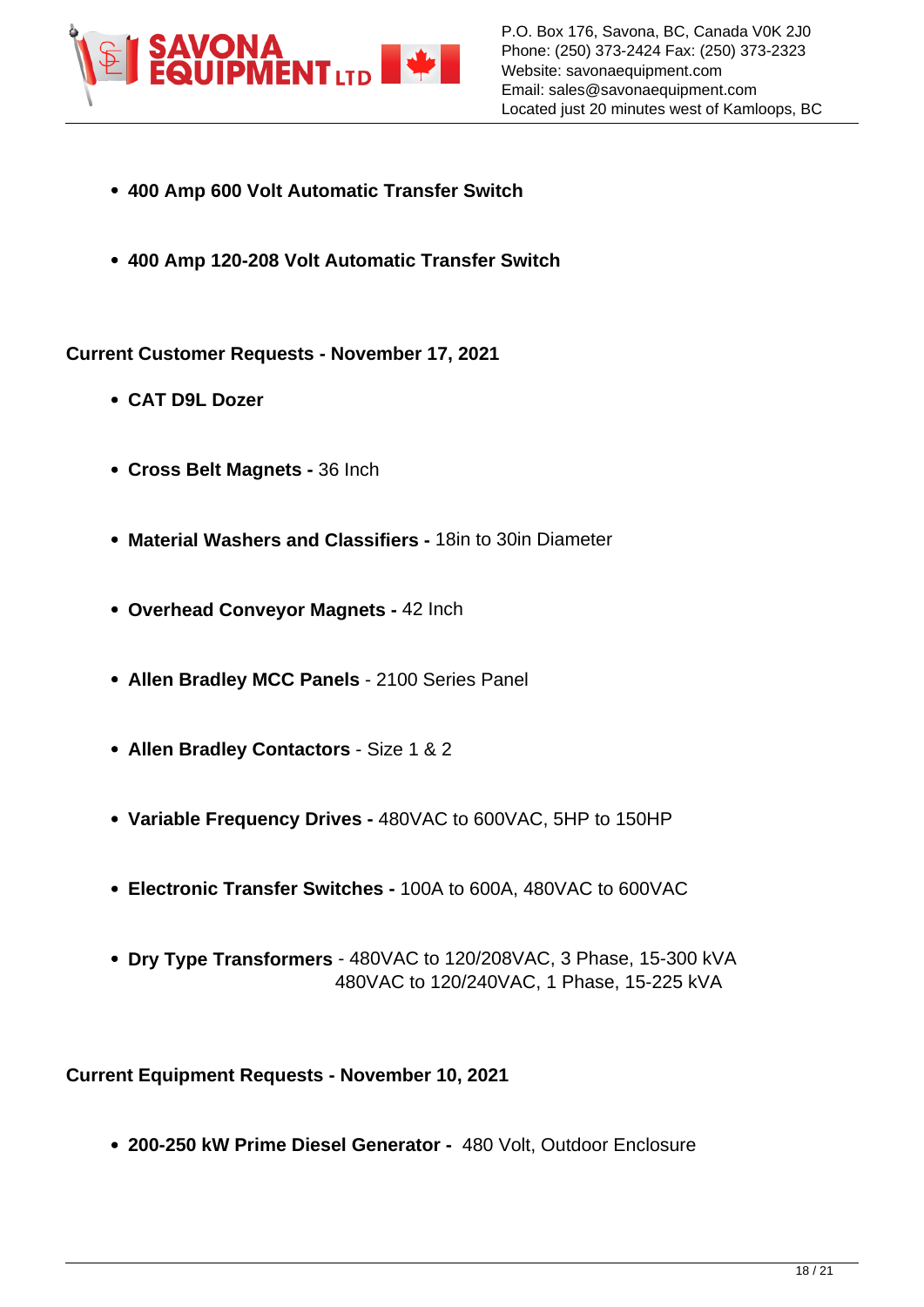

- **Sepro Falcon SB1350 Concentrator**
- **Zinex A5 Diamond Drill**
- **Kubota R320-S Loader**
- **Eimco 12B Mucking Machine**
- **Atlas Copco LM36 Mucking Machine**

#### **Current Equipment Requests - November 2, 2021**

- **2 Boom Jumbo** Complete with Man Basket
- **6 Units- 10-ton LHD** Good Operating Condition
- **3 to 3.5 Yard LHD Scooptram 2007 or Newer** Good Operating Condition
- **10 to 12 Person Mine Refuge Chamber** Ready-To-Go into Operation
- **1 Unit Sandvik Tamrock Axera 6** 2 Boom Jumbo Drill
- **1 Unit Sandvik DD310** Jumbo Drill
- **3 Units 10 Ton Sandvik LHD Scooptrams**
- **200-250 kW Diesel Generator** 480 Volt

**Current Equipment Requests - April 25, 2019**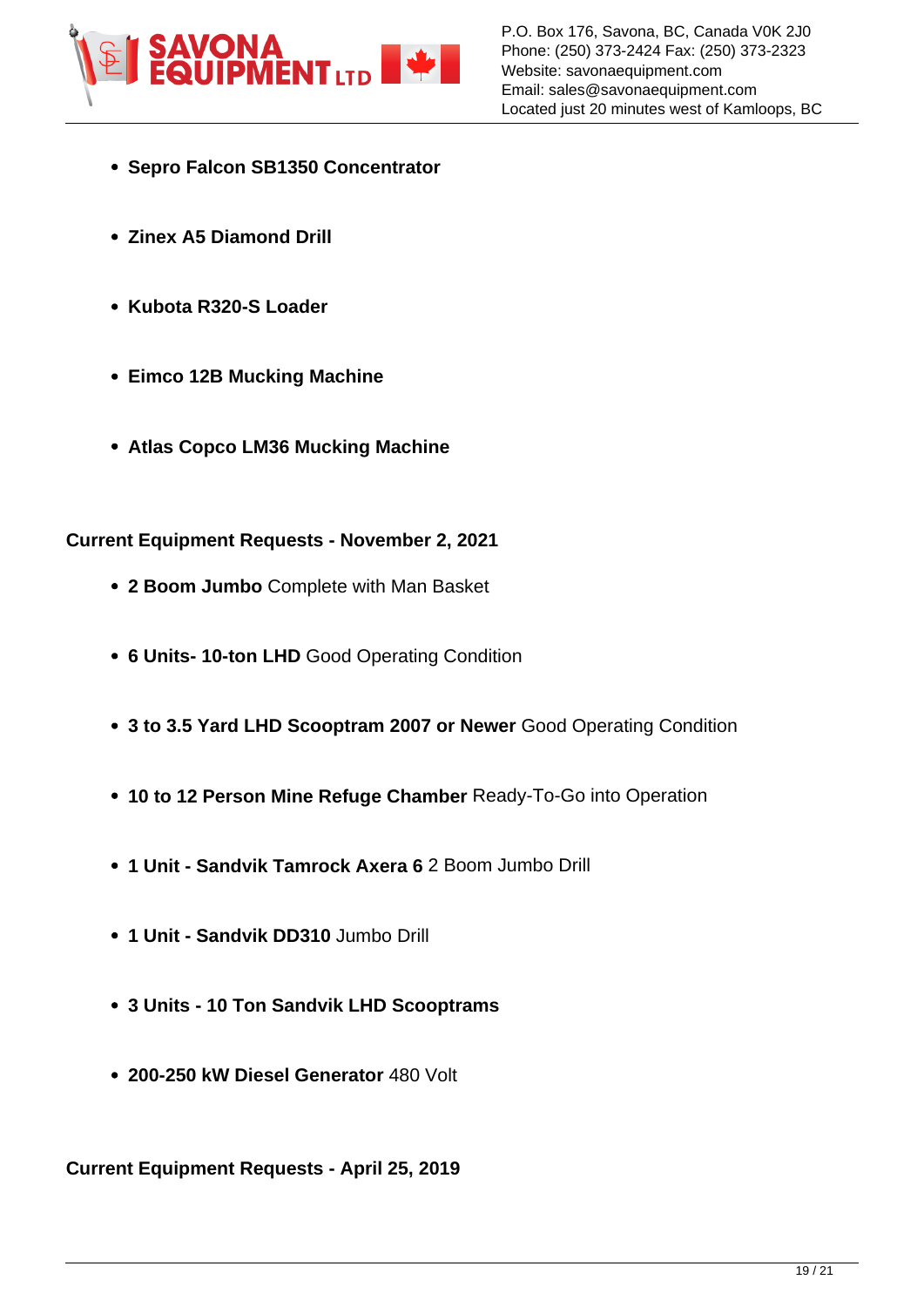

- **Hydracore 2000** Diamond Core Drill Package
- **Gemini GT250** Concentrating Table
- **High Rate Thickener** 60 ft 100 ft
- **Falcon SB750** Centrifugal Concentrator
- **Knelson CD20** Centrifugal Concentrator
- **Knelson CD12** Centrifugal Concentrator
- **Knelson CD30** Centrifugal Concentrator or Similar

## **Current Equipment Requests - March 13, 2019**

**Longyear LF90** Diamond Drills

## **Current Equipment Requests - March 06, 2019**

**Symons Cone Crusher** 4 1/4 ft. SH

# **Current Equipment Requests - February 26, 2019**

 $\bullet$  Ball Mill  $6 \times 6$ 

# **Current Equipment Requests - February 20, 2019**

- **2000 TPD** Lead Zinc Processing and Recovery Plant
- **300 TPD** Gold Silver Processing and Recovery Plant
- **Ball Mill** 6 x 9